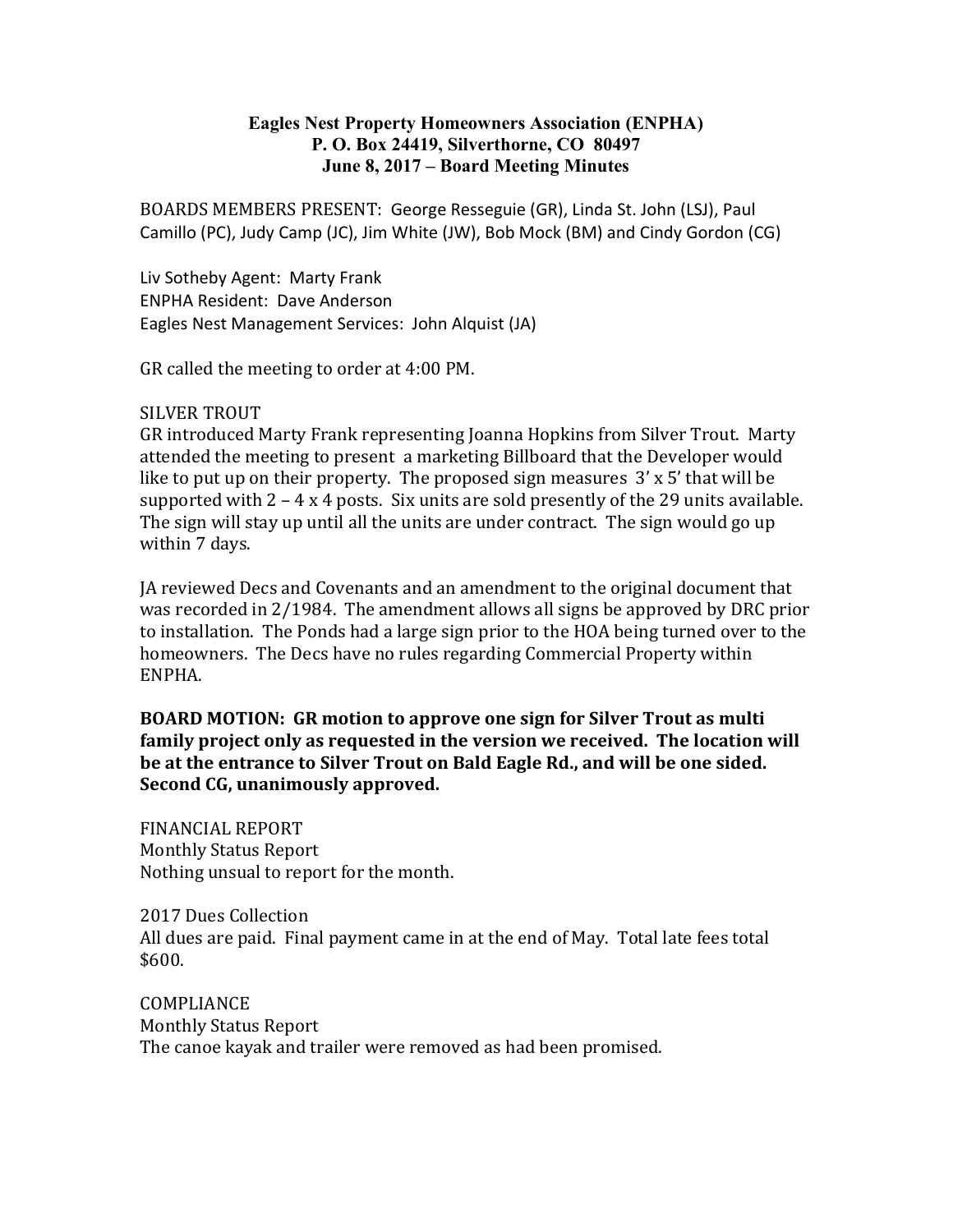There was a motorhome, camping trailer, two utility trailers, and two out of compliance for sale signs.

The motor home and three trailers were removed after three visits and one phone call. New for sale signs have been ordered and will replace the out of compliance signs after one phone call and an email.

JA had a question from a homeowner regarding Air BNB. JA reviewed the rules with homeowner for nightly rental. GR also has had inquiries regarding Short Term Rentals.

Some residents living near rental properties have put up deterrents to discourage trespassing by renters on private property.

HOA Site Rehabilitation (205 Middle Court)

GR shared a letter from the homeowner and it was discussed by the Board. The Board further discussed options to move forward with the fine and the replanting. A counter to the homeowner's offer will be presented by the Board.

JA discussed a strategy if we ever have trees cut down on our open space.

### Yard Art Issue (195 Highline Crossing)

Homeowner agreed to remove yard art in February and to date he still has not removed yard art. Per the letter that was sent by the HOA, he is now being fined and will have 10 days to remove the art. If the homeowner choses not to remove the yard art, a daily fine will be imposed. JA and GR are going to make a final attempt to discuss the issue of the yard art with the homeowner before a daily fine is imposed.

# ENVIRONMENTAL

Weed Mitigation Program

Flowers will be planted in the flower pots at South Golden Eagle entrance. Pots at the Community Center will be planted next week.

Dave Anderson shared the progress on the Weed Program. 101 homeowners (60% of homeowners in old Eagles Nest and Three Peaks) have opted in and 9 of 11 sub associations have opted in to the weed spraying program. June 20 at 10:00 AM there will be a meeting with Neils Lunceford to organize the weed spraying throughout the Community. One final email will be sent to homeowners prior to the organizational meeting that have not responded.

# Plans for Trees & Trails

JW and BM met with Dan Schroder with the County Extension Service on June 6th. He gave good insight as to what needs to be done and what to look for. It actually will reduce the amount of work needing to be done. There are several areas that require our attention.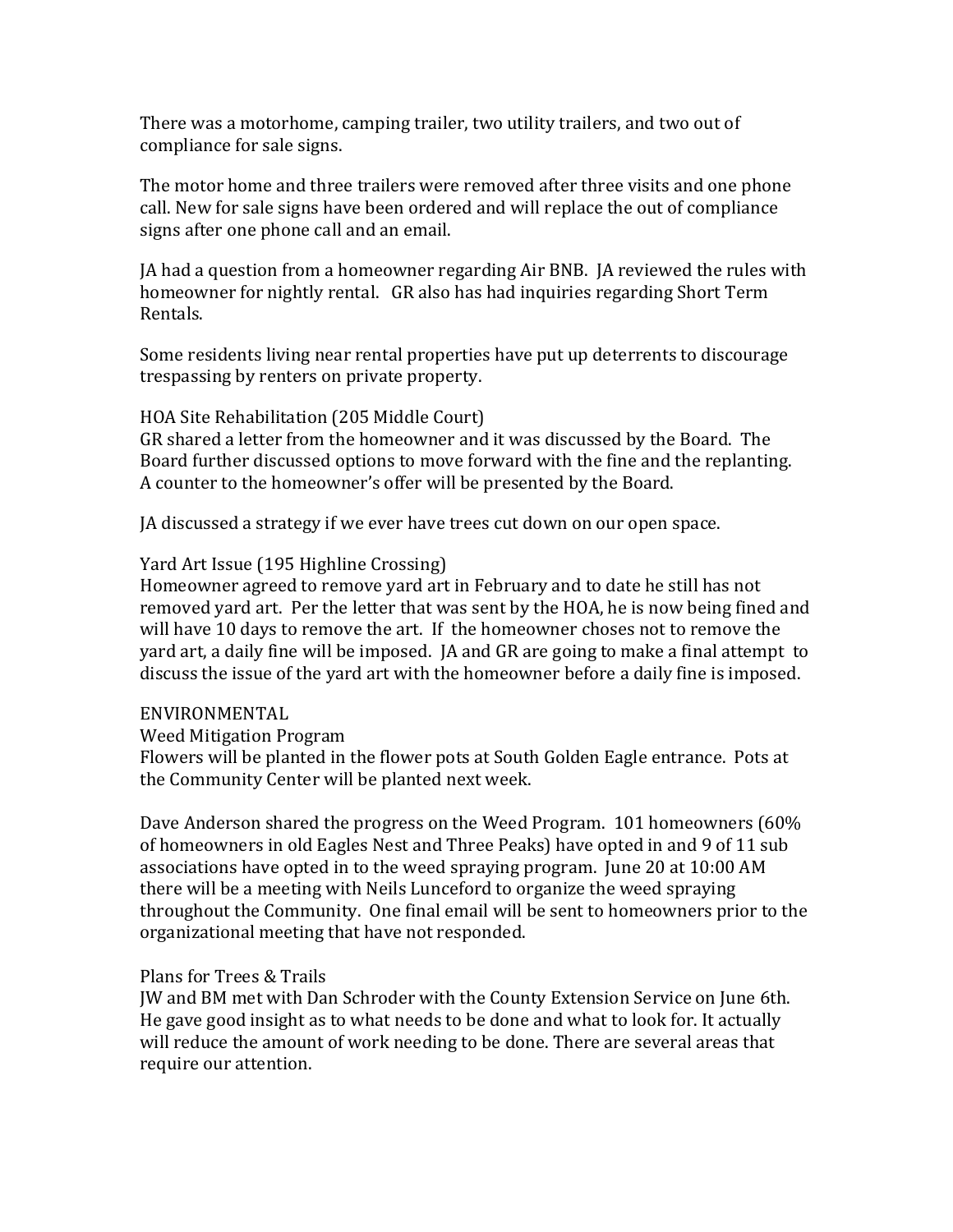As for trails, BM and JW have covered almost all areas. They should have clear access at this time. BM and JW will continue to work on widening the space along the trails themselves.

There were several tree/log forts discovered on association property. They will need to come down as they are rotting and a danger to anyone who might venture into them. BM is going to take the forts down.

JM and BS have cut a few trees that were eyesores around the neighborhood. JM and BS have received good feedback from homeowners for doing this work.

JW and BM have noted the large population of dandelions. They feel that this needs to be addressed before next spring/summer weed spraying. By waiting to spray in July we miss killing them.

### Fire Mitigation

JW and BM discussed the need for a firebreak. The current firebreak needs to be redone since the vegetation has grown over and trees have fallen.

#### Trail Restoration

Jim Ernst is asking for help to restore the trail near his home. BM is suggesting that we allow homeowners clean up the trails when they are hiking. All the ENPHA trails are clear.

#### SUBASSOCIATIONS

Elk Haven Entrance Landscaping

GR would like Neils Lunceford to bid on the landscaping project at the entrance to their neighborhood. GR will give the Ceres design plan to Neils Lunceford. Elk Haven has requested \$8,722.00. A grant of \$2200 was approved by the Board previously.

# Board Motion: JC made a motion that no additional funds be given to Elk Haven this year for their landscaping project. Seconded by JW. Approved unanimously.

BUILDING & GROUNDS The Town will be chip and sealing roads in Eagles Nest this summer.

Grounds – Community Center Activity

- 17 Total Days of use
- 11 Mahjong
- 5 Nonprofit
- 1 Rental

The roof and gutters at the CC had to be repaired. Some marmot traps had to be set. Traps will be pulled on the weekends.